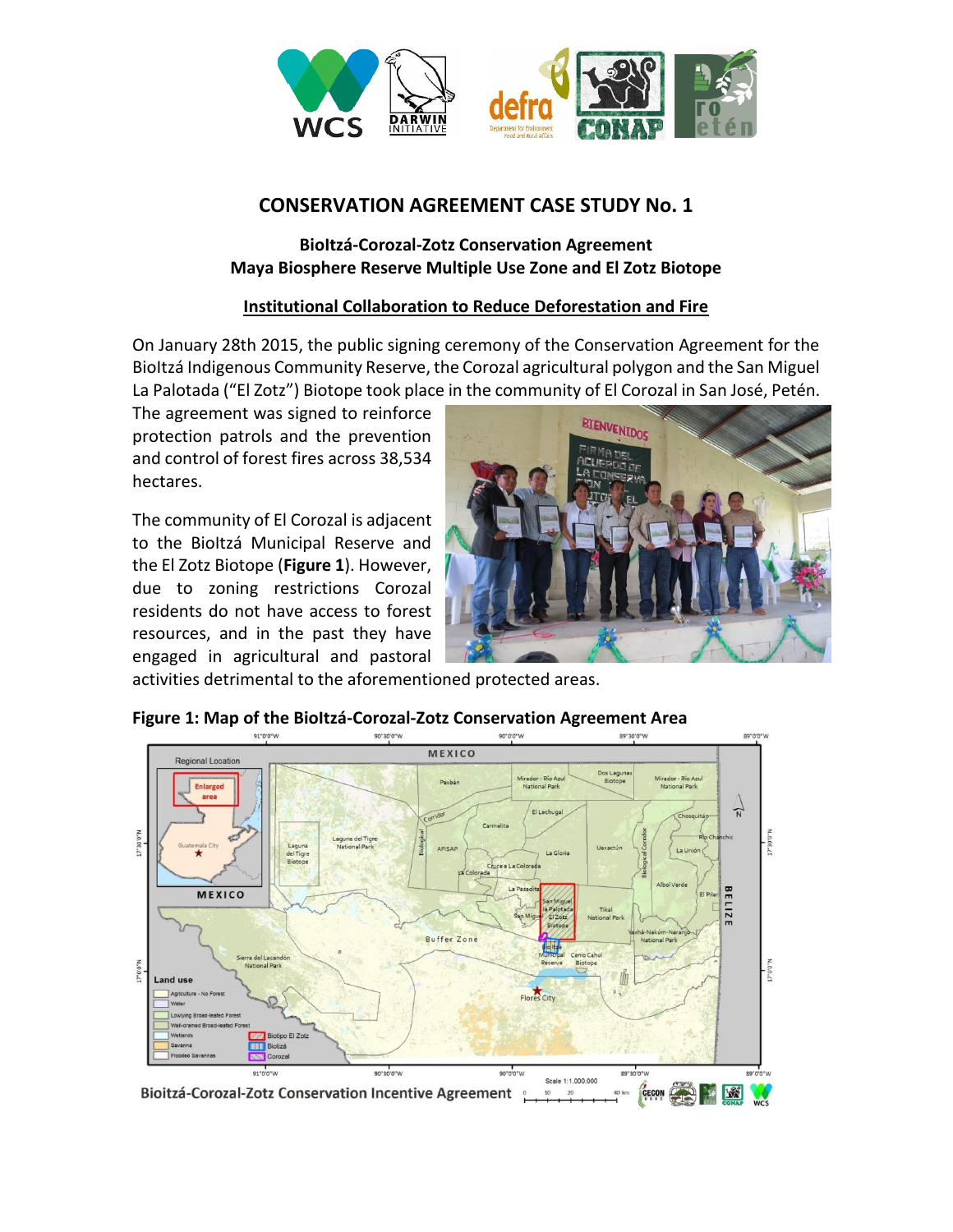In this context, the participation of local authorities such as the president of the Community Development Council (COCODE), the village Mayor, the Deputy Mayor, as well as the Community Committee for the Prevention of Forest Fires has reduced the threat of fires originating from the use of fire for agricultural in the community lands and farms.

*"In Petén, it's the first time that a Conservation Agreement has been implemented in an area that includes two communities and different stakeholders sharing the same landscape. Collaboration in this landscape brings different challenges, but also the opportunity to obtain greater impact". (Castillo, M. 2016)*

Signatory institutions in the BioItzá-Corozal-Zotz Conservation Agreement included the Corozal COCODE, the National Council of Protected Areas (CONAP), the Center for Conservation Studies of San Carlos de Guatemala University (CECON/USAC) and the Asociación BioItzá. Witness of honor organizations consisted of Tikal National Park, Rainforest Alliance, and the Wildlife Conservation Society (WCS). Fundación ProPetén led civil society accompaniment, as the institution responsible for agreement coordination and engagement of stakeholders.

To achieve the objectives of the Conservation Agreement, a Control and Protection Unit (UCP) for the Protected Areas Block was established to promote interinstitutional coordination and implement the forest fire prevention and control and surveillance components of the Agreement. The UCP is composed of representatives of CECON-USAC, Asociación BioItzá, Tikal National Park and CONAP.



Due to the partial presence of community-based rangers in the BioItzá Reserve, agreement partners became engaged in the implementation of the agreement. Their contribution consisted of forest fire prevention activities and short-range patrols with multi-institutional forces focused on control and surveillance of the El Zotz Biotope and the BioItzá Reserve.



Both of these management units are adjacent to Tikal National Park; as such one additional benefit of the agreement consisted of improved protection of the western and southwestern flanks of Tikal.

Outcomes of this collaboration during 2015 included the maintenance of 34 kilometers of fire breaks, 22 short-range patrols, two combined patrols, and one long-range patrol. These patrols served to dissuade illicit activities such as timber extraction, hunting, and extraction of other natural resources in these

protected areas, as well as reducing forest fires.